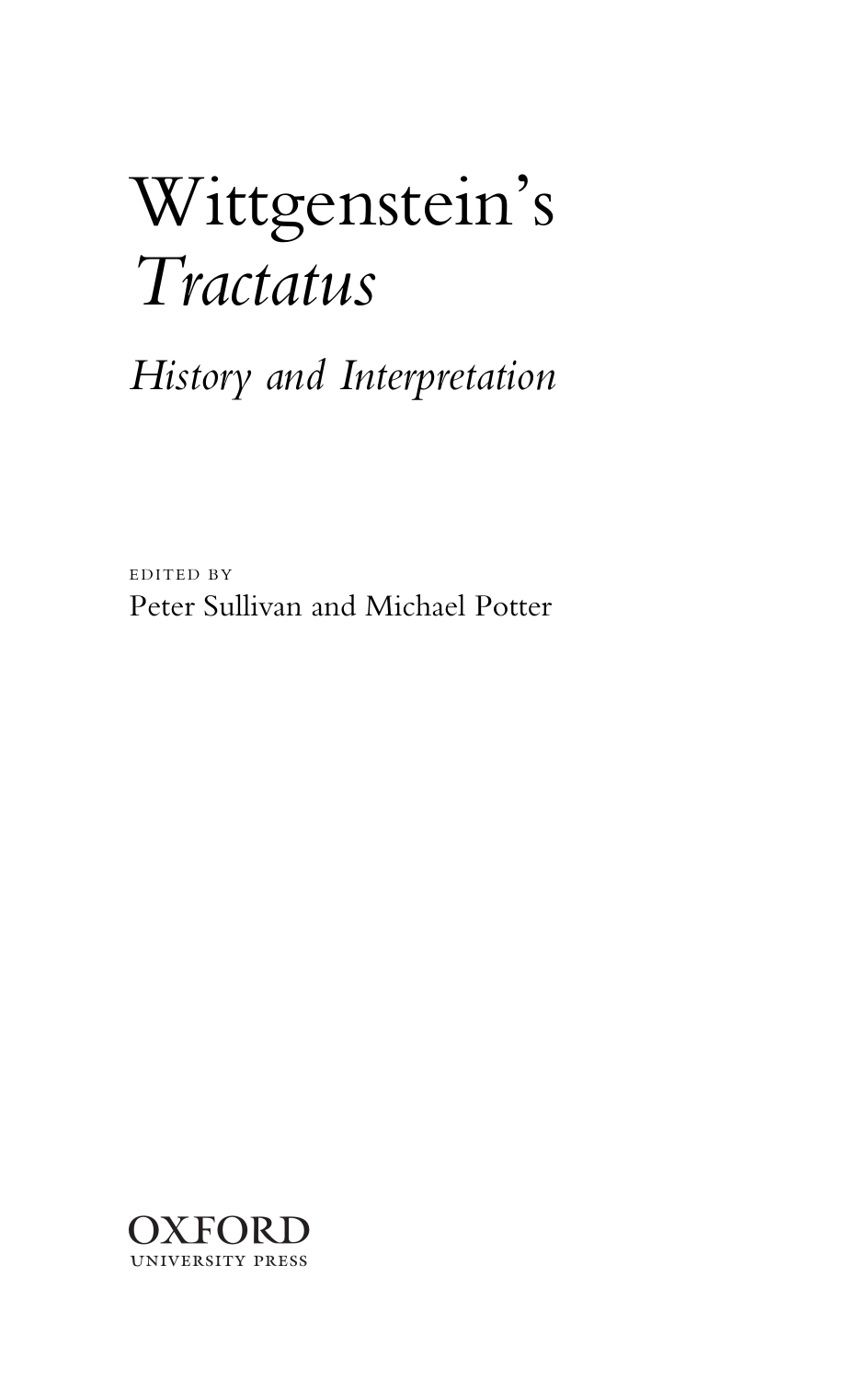## 4

## [Kierkegaard and the](#page-0-0) Tractatus

Genia Schönbaumsfeld

#### 1 Introduction

Wittgenstein once said to Drury, 'Kierkegaard was by far the most profound thinker of the last century. Kierkegaard was a saint' (Drury 1981: 87). This chimes with G. H. von Wright's remark that 'Wittgenstein received deeper impressions from some writers in the borderland between philosophy, religion, and poetry than from the philosophers, in the restricted sense of the word. Among the former are St. Augustine, Kierkegaard, Dostoevsky, and Tolstoy' (Malcolm 2001: 19). This seems to me an accurate assessment. Indeed, it has almost become a commonplace among Wittgenstein and Kierkegaard scholars to pay some form of lip-service to the thought that Wittgenstein held Kierkegaard in incredibly high regard. But although commentators like to mention this fact, most are at a loss about what else to do with it.<sup>1</sup> An excellent example of this kind of response is Bertrand Russell's surprise, when he found that after the First World War Wittgenstein had, in Russell's words, 'become a complete mystic'. Russell wrote to Lady Ottoline Morrell on 20 December 1919, 'I had found in his book a flavour of mysticism, but was astonished when I found that he has become a complete mystic. He reads people like Kierkegaard and Angelus Silesius, he seriously contemplates becoming a monk' (Russell 2001: 198). Even more recent and more penetrating critics of Wittgenstein's work, however, often either fail to see the extent to which Kierkegaard influenced Wittgenstein's views on philosophy and religion or else misdescribe the points of contact between their respective authorships.

The problem is particularly acute as regards discerning any sort of parallel between the austere monolithic character of Wittgenstein's early work and the astonishing prolixity of Kierkegaard's pseudonymous production. For this reason, philosophers keen to make a connection between the Tractatus and Kierkegaard's extensive oeuvre have traditionally focused on Wittgenstein's conception of the ineffable and have sought to read this idea back into Kierkegaard's central notion of 'paradox' $^2$ —after

<sup>1</sup> Notable exceptions are Charles Creegan (1989), James Conant (1993), D. Z. Phillips (1993, 1999), Jamie Ferreira (1997), Stephen Mulhall (2001), and Mariele Nientied (2003). <sup>2</sup> See e.g. Evans (1983).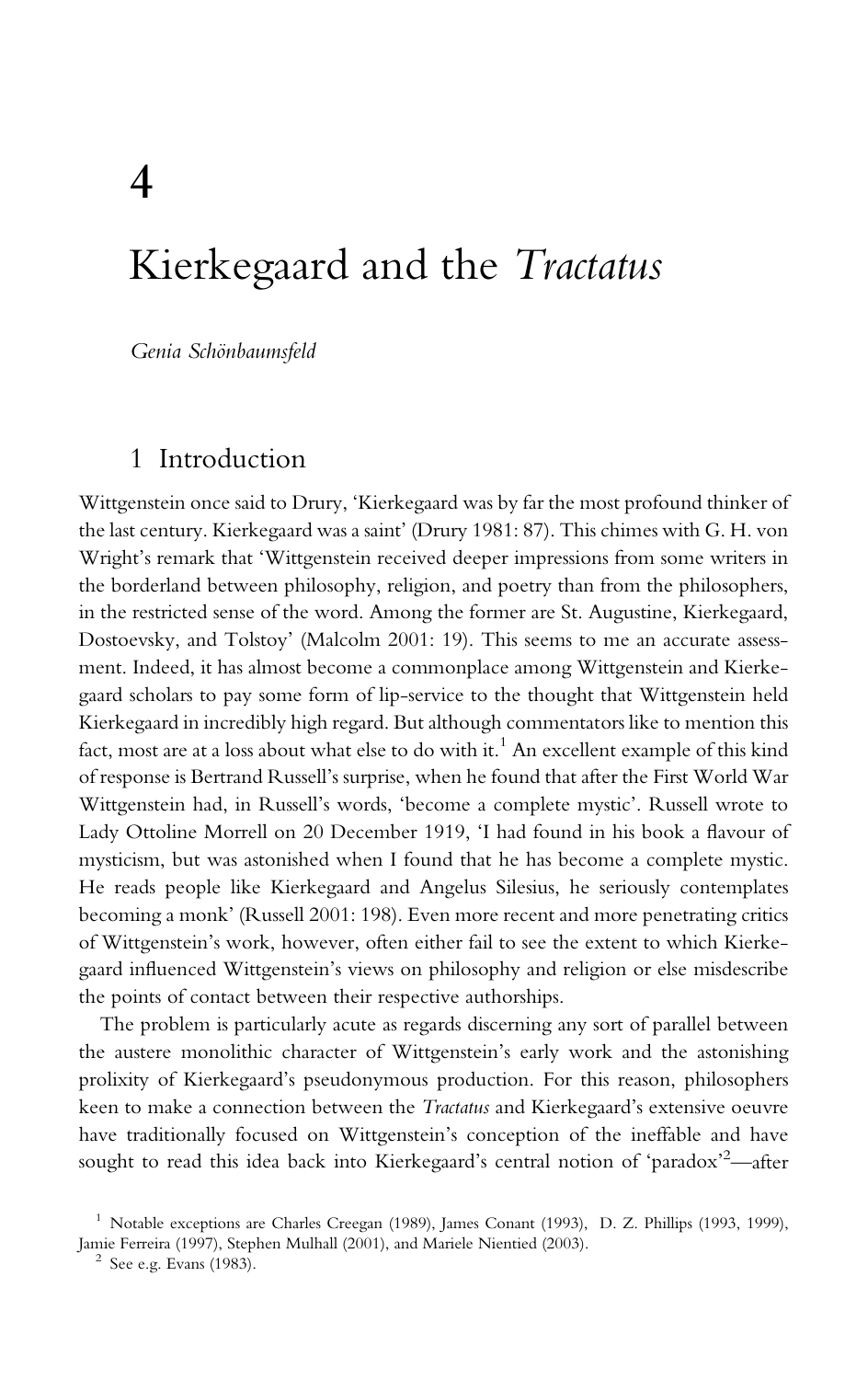all, as Wittgenstein himself once said to Waismann: 'Man has the urge to run up against the limits of language . . . Kierkegaard too recognized this running up against something and even described it in much the same way (as running up against paradox)' (Wittgenstein 1984: 68).<sup>3</sup> James Conant has recently turned the tables on this kind of interpretative strategy by claiming that the 'ineffability doctrine' that commentators attribute to both authors alike, far from being endorsed by either of them, actually features only as a target in their work. In other words, Conant construes the central parallel between Kierkegaard and Wittgenstein as consisting not in 'their sharing some mystical doctrine of ineffable truth but rather in their sharing a common twofold project of exposing the incoherence of any such doctrine and diagnosing the sources of its attraction' (Conant 1993: 218).

Although I cannot argue it here,<sup>4</sup> both accounts seem to me to be mistaken. Conant's interpretation does have the virtue of not needing to ascribe incoherent doctrines to either Wittgenstein or Kierkegaard, but it does no justice to the intentions, ethical or otherwise, of either author and in fact comprises a severe distortion of their texts. There are, to be sure, interesting parallels between Kierkegaard and the early Wittgenstein, but the exposure (or, indeed, the endorsement) of a doctrine of 'substantial nonsense' (or of ineffable truth) is not one of them. For whilst, as it seems to me, Wittgenstein clearly is committed to the notion of ineffabilia in the *Tractatus*, Kierkegaard's concerns are not with the limits of language and what might lie beyond them at all. Wittgenstein himself therefore appears guilty of imputing his own vision to Kierkegaard when he says that 'Kierkegaard too recognized [this urge] and even described it in much the same way'. Kierkegaard neither recognized this urge nor described it in a similar way and hence the temptation to read him in Tractarian vein as either repudiating—in the manner of Conant—or as espousing—in the manner of Wittgenstein himself—an ineffability conception needs very much to be resisted.

The points of contact that can therefore be perceived between the early Wittgenstein and the Danish philosopher cannot be located in the actual endorsement (or rejection) of similar views about 'ineffable truth', but are rather to be found in a certain commonality of vision as regards ethics and religion. My main aim in this chapter is to offer a fuller account of this commonality. First, though, I would like to say something about the biographical evidence available for early Wittgenstein's engagement with Kierkegaard.<sup>5</sup>

#### 2 Historical background

There is every reason to suppose that Wittgenstein was introduced to the writings of Kierkegaard from a very early age. During his childhood and adolescence his elder

 $3$  Except where an English translation is cited, translations are my own.<br> $4$  For the missing argument, see my 2004, as well as chapter 3 of my (2007). See also: Lippitt and Hutto (1998); McGinn (1999); Conant (2000 and 2002); Hacker (2000); Proops (2001); Sullivan (2002). <sup>5</sup> For a fuller account, see my (2007: ch. 1).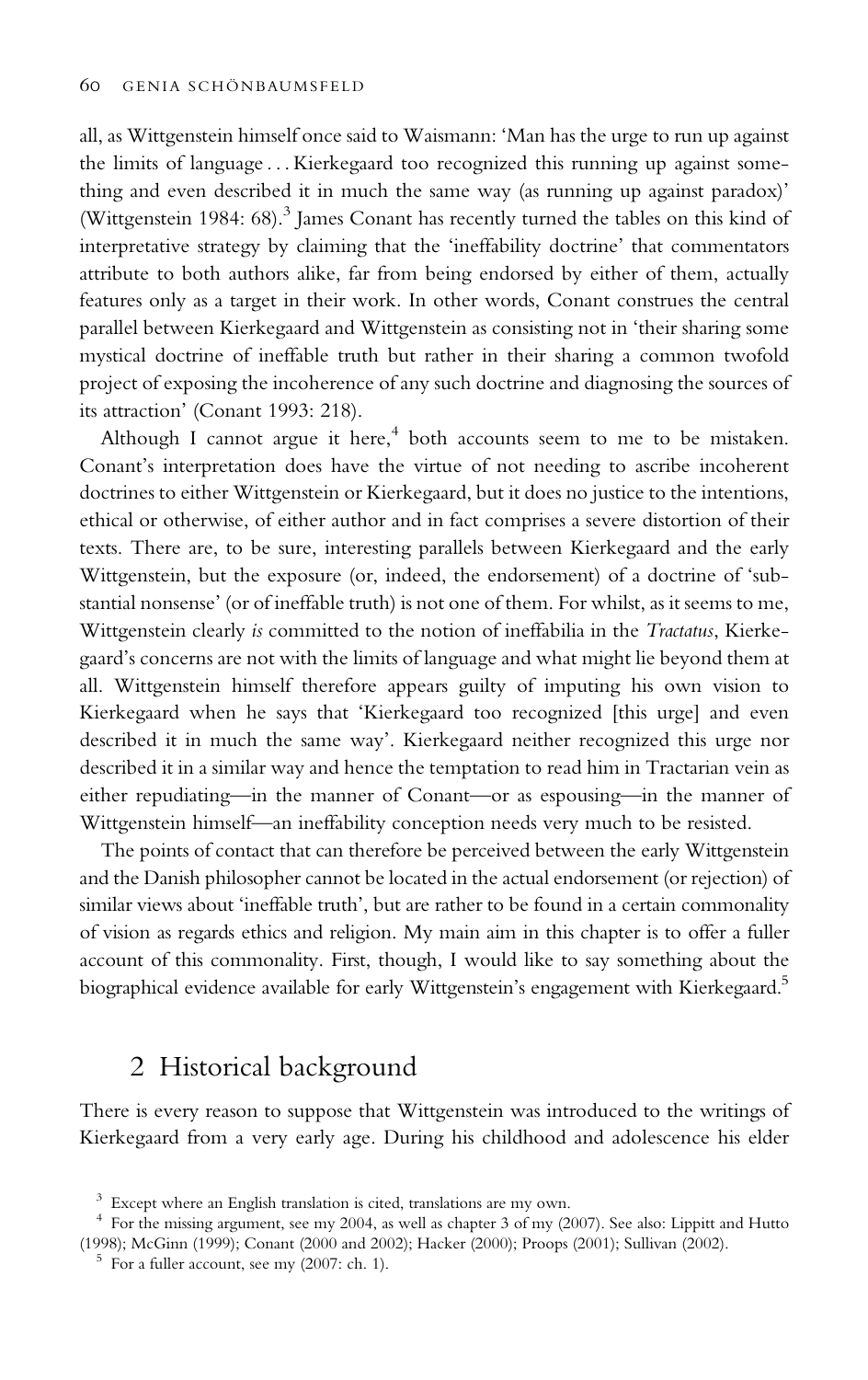sister Margarete ('Gretl') served as his 'philosophical' mentor. In the words of Ray Monk, 'Gretl was acknowledged as the intellectual of the family, the one who kept abreast of contemporary developments in the arts and sciences, and the one most prepared to embrace new ideas and to challenge the views of her elders' (Monk 1991: 16). Given that Kierkegaard was Gretl's favourite author (Wuchterl and Hübner 1979: 30) and was generally very much en vogue in turn-of-the-century Vienna, it would be very surprising indeed if Gretl had not drawn her younger brother's attention to Kierkegaard's works.

Be that as it may, direct evidence is certainly available that Wittgenstein was exposed to some Kierkegaard subsequently. In 1914, while spending some time in Norway, Wittgenstein first came across Ludwig von Ficker, the editor of the literary journal Der Brenner, which published the work of Theodor Haecker, whose German translations of Kierkegaard first introduced the Danish philosopher to an Austrian audience. Among the Kierkegaard texts that featured in Der Brenner between 1913 and 1921 are the preface to Prefaces, the introduction to Johannes Climacus, the discourse 'At a Graveside' from Three Discourses on Imagined Occasions, the discourse 'The Thorn in the Flesh' from Four Upbuilding Discourses, A Critique of the Present Age, some journal entries from 1835 and 1836, as well as the discourse 'God's Strength in Human Weakness' ('Die Kraft Gottes in der Schwachheit des Menschen'). Wittgenstein clearly read this journal and even decided, through Ficker, to donate some of his family money to Austrian artists in need. Theodor Haecker was one of the beneficiaries (Monk 1991: 106–9).

Further evidence of Wittgenstein's engagement with Kierkegaard can be gleaned from the extensive correspondence of Wittgenstein's during the war period. Wittgenstein's sister, Hermine, for example, writes in her letter to Ludwig of 20 November 1917: 'Thank you very much for your lovely card from 13th November. You were perfectly correct in supposing that I did not receive the earlier one with your request for books, but I've just been out for them and a number of Kierkegaard volumes are already on the way. I hope they are the ones you want, because, given that I don't know anything about him and his writings, I simply chose a few at random. The Diary of a Seducer, which I bought in a different bookshop, will follow' (Wittgenstein 1996: 48). It is unfortunate that Hermine does not say which volumes she sent, but the fact that Wittgenstein had her send them to him at the Front suggests the importance they had for him.

Kierkegaard also comes up in the correspondence between Wittgenstein and his close wartime friend, Paul Engelmann,<sup>6</sup> who quotes from the Stages on Life's Way in one of his letters to Wittgenstein. Engelmann says, '"If I had had faith, I would have

<sup>6</sup> Wittgenstein first met Engelmann when he was in Olmütz. They became very close friends and Engelmann later collaborated with Wittgenstein on the house he built for his sister Gretl in the Kundmanngasse in Vienna; see Monk (1991: 150–1, 235).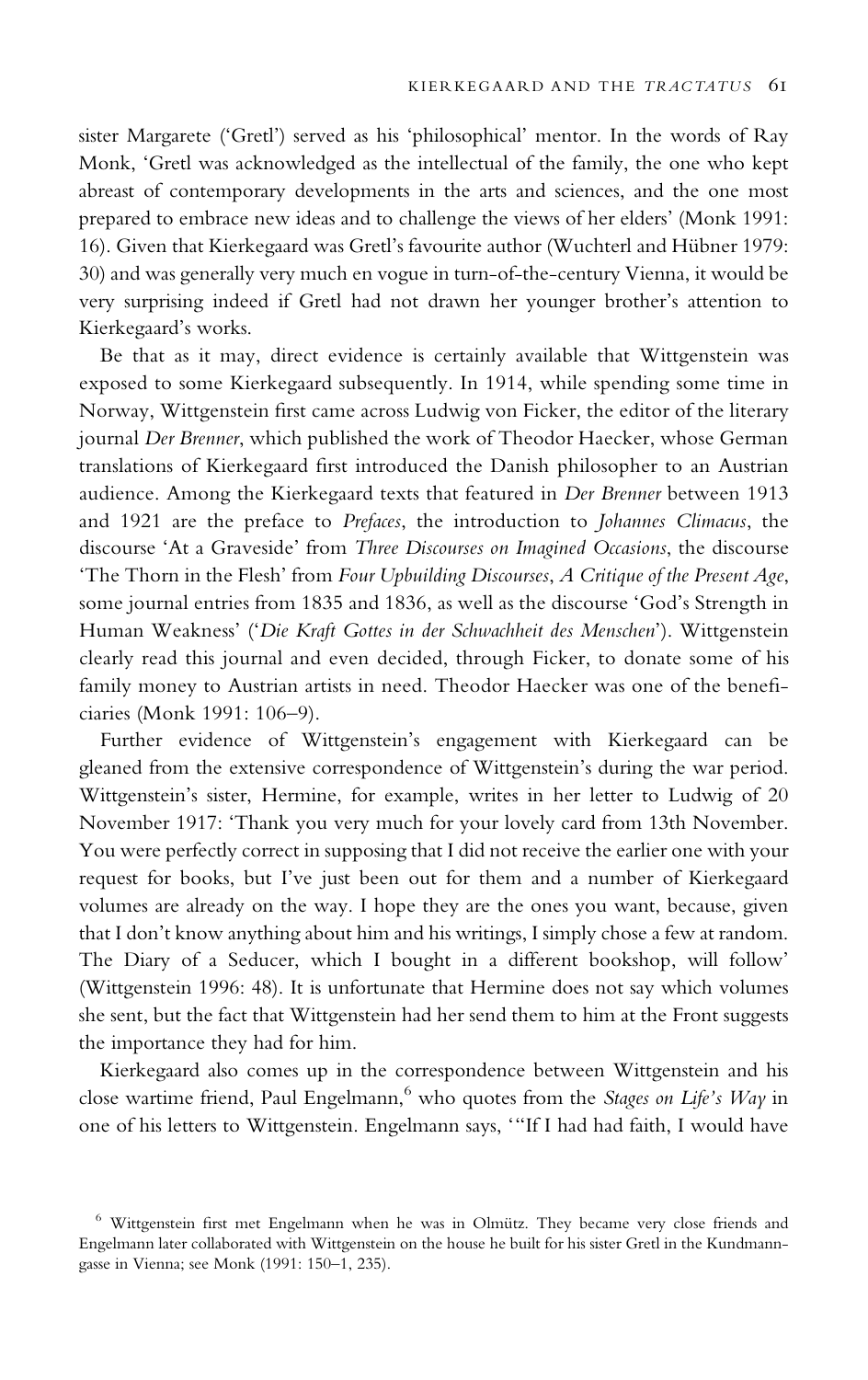stayed with her"<sup>7</sup>...It seems to me that you are lacking in faith' (Engelmann 1970: 8.1.1918). To which Wittgenstein replies, 'When you say that I do not have faith, you are quite right, except that I did not have it previously either. It is obvious that someone who wants to invent a machine in order to become a better person, that such a one has no faith. But what should I do? One thing is clear to me: I am much too bad to ponder about myself; I will either remain a swine or I will improve and that's that! No transcendental twaddle when everything is as clear as a slap' (Engelmann 1970: 16.1.1918).

From the notebooks and the coded diaries dating from this period it becomes clear that Wittgenstein was constantly preoccupied with spiritual matters. Although there are no direct references to Kierkegaard in these materials, it would, I think, not be an exaggeration to say that Wittgenstein was constantly suffering from a form of 'Kierkegaardian despair'. The diaries reveal that Wittgenstein was continuously tormented by his moral worthlessness and his sense of being at odds with the world. Wittgenstein believed that this kind of unhappiness—what Kierkegaard would call despair—is the sign of a bad life, the mark of someone who is incapable of doing God's will and who, as the previously cited letter suggests, lacks faith (Wittgenstein 1993a: 168–9).

In the Notebooks for 8.7.16 Wittgenstein equates doing God's will with coming to terms with the facts, and at Tractatus 6.4321 he writes, 'The facts all belong only to the task, not to the solution.' On this conception of things, where life is seen as a task to be mastered (a conception that Kierkegaard shared), a lack of faith is therefore regarded as a moral failing. This is also the reason why Wittgenstein accepted the Dostoevskyan thought that if suicide is allowed, then everything is allowed. On 10.1.1917 Wittgenstein writes, ' . . . suicide is, so to speak, the elementary sin'. This is so, because suicide is an evasion of the task that is life, a sign that one's life is not in harmony with the facts, or, to put it religiously, is in rebellion against the will of God. An exposition of this view can be found in the writings of Anti-Climacus, the Christian author of The Sickness unto Death: 'That is why the pagan ... judged suicide with such singular irresponsibility, yes, praised suicide, which for spirit is the most crucial sin, escaping from existence in this way, mutinying against God . . . The point that suicide is basically a crime against God completely escapes the pagan.<sup>8</sup> So it seems that Wittgenstein would also have accepted the central Kierkegaardian notion that the opposite of sin is not virtue, but faith, and that only Christianity provides a real solution to the 'problem of life'. <sup>9</sup> In one of his coded diary entries from 1914 Wittgenstein says: 'Bought Nietzsche volume 8 [containing The Antichrist] and read around in it. Was deeply

 $^7$  This is an allusion to Kierkegaard's tortured relationship with his ex-fiancée, Regine Olsen.<br> $^8$  Kierkegaard (1980: 46); subsequent references to this work will be abbreviated 'SUD'.<br> $^9$  Of course this is also an reading Tolstoy's The Gospel in Brief at this time. However, it is no part of my argument, here or elsewhere, to claim that Wittgenstein was only influenced by Kierkegaard in religious matters.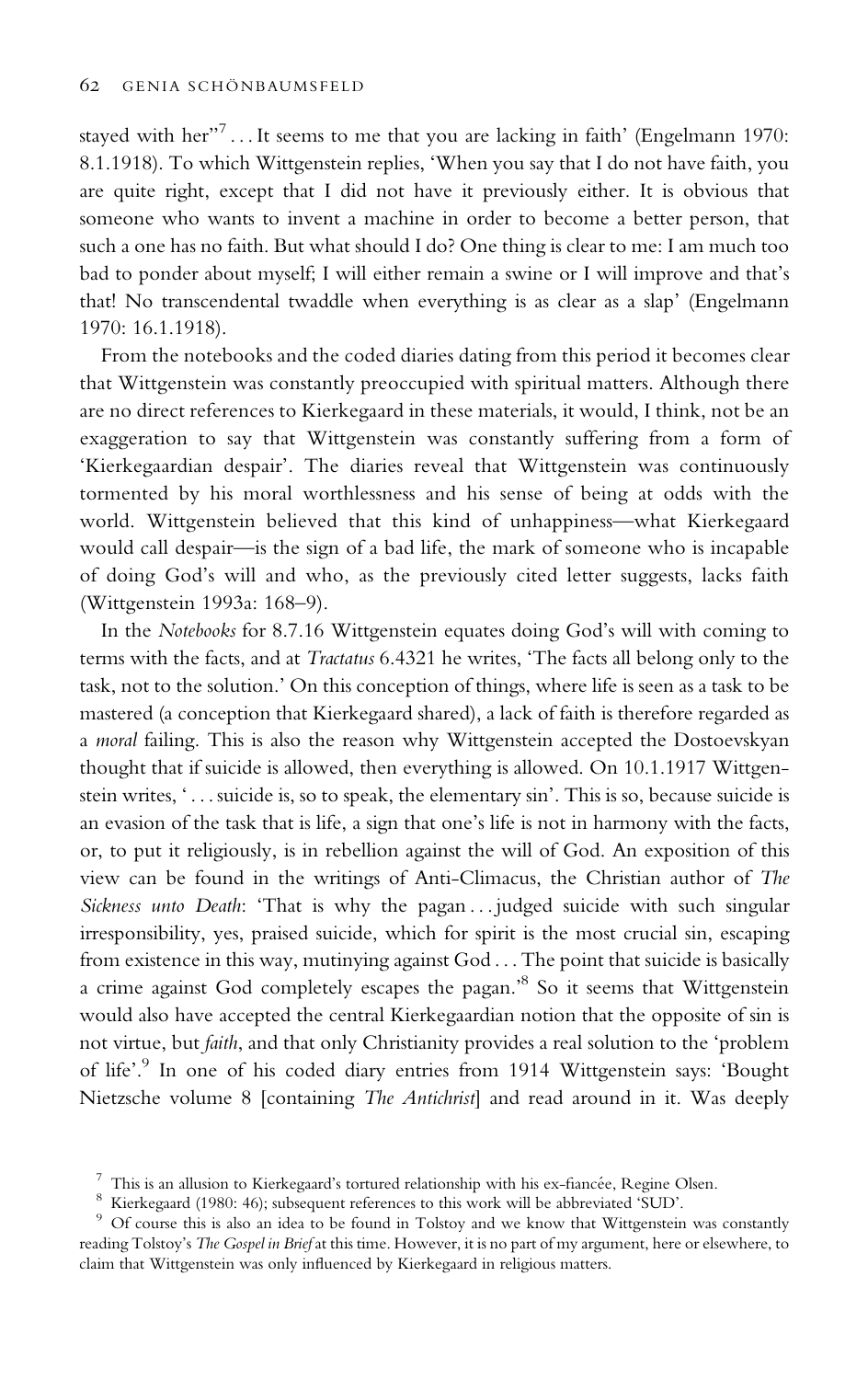impressed by his antagonism towards Christianity. For also in his writings there is a grain of truth. To be sure, Christianity is the only certain way to happiness. But what if someone rejected this happiness?! Might it not be better to be ground to the dust [zu Grunde gehen] in the hopeless struggle against the external world? But such a life is meaningless. But why not lead a meaningless life? Is it unworthy?' (Wittgenstein 1991: 49)

It seems, therefore, that at this point in his life, although he could not come to have faith himself, Wittgenstein accepted the idea that a life without faith is meaningless, that without it we are mere playthings of contingency, doomed to a life of despair and, as Kierkegaard would doubtlessly add, spiritlessness [Geistlosigkeit]. In Fear and Trembling, for example, Kierkegaard's pseudonym, Johannes de Silentio, expresses the same idea as the quotation above, though more poetically: 'If a human being did not have an eternal consciousness, if underlying everything there were only a wild, fermenting power that writhing in dark passions produced everything, be it significant or insignificant, if a vast, never appeased emptiness hid beneath everything,<sup>10</sup> what would life be then but despair?'<sup>11</sup>

That Wittgenstein was no stranger to the religious phenomenology of 'fear and trembling' and generally couched his religious thoughts and feelings in Kierkegaardian terms is corroborated by a recently found journal entry from 1922 where Wittgenstein recounts the following experience:

I suddenly felt my complete nothingness and saw that God could demand of me what He wills on the condition that my life would immediately become meaningless if I didn't comply ...I felt totally annihilated and in the hands of God who could at every moment do with me as He wills. I felt that God could at any time force me immediately to confess my crimes [Gemeinheiten]. That he could at any moment force me to take the worst upon myself and that I am not prepared to take the worst upon myself. That I am not now prepared to renounce friendship and all earthly happiness . . . As I said, tonight I saw my complete nothingness. God has deigned to show it to me. During the whole time I kept thinking about Kierkegaard and that my condition is 'fear and trembling'. (Wittgenstein 2004, entry for 13.1.1922)

This is quite remarkable—not only does the entry contain an obvious reference to the Danish philosopher, it is almost as if Kierkegaard himself had written it. Wittgenstein here identifies doing God's will with what de Silentio, in FT, calls the 'last stage before faith': 'infinite resignation'—renouncing all finite (relative) ends. But although Wittgenstein believes that disobedience will make his life meaningless, he cannot force himself to comply with God's commands. Nevertheless, Climacus, the pseudonymous author of Concluding Unscientific Postscript, would probably say that Wittgenstein is poised on the brink of faith, as the feeling of complete self-annihilation before God that Wittgenstein mentions is, according to Climacus, one of the most decisive features

<sup>&</sup>lt;sup>10</sup> This is also reminiscent of Pascal's oft-quoted aphorism: 'Le silence éternel de ces espaces infinis m'effraie'.<br> $11$  Kierkegaard (1983: 15); subsequent references to this work will be abbreviated 'FT'.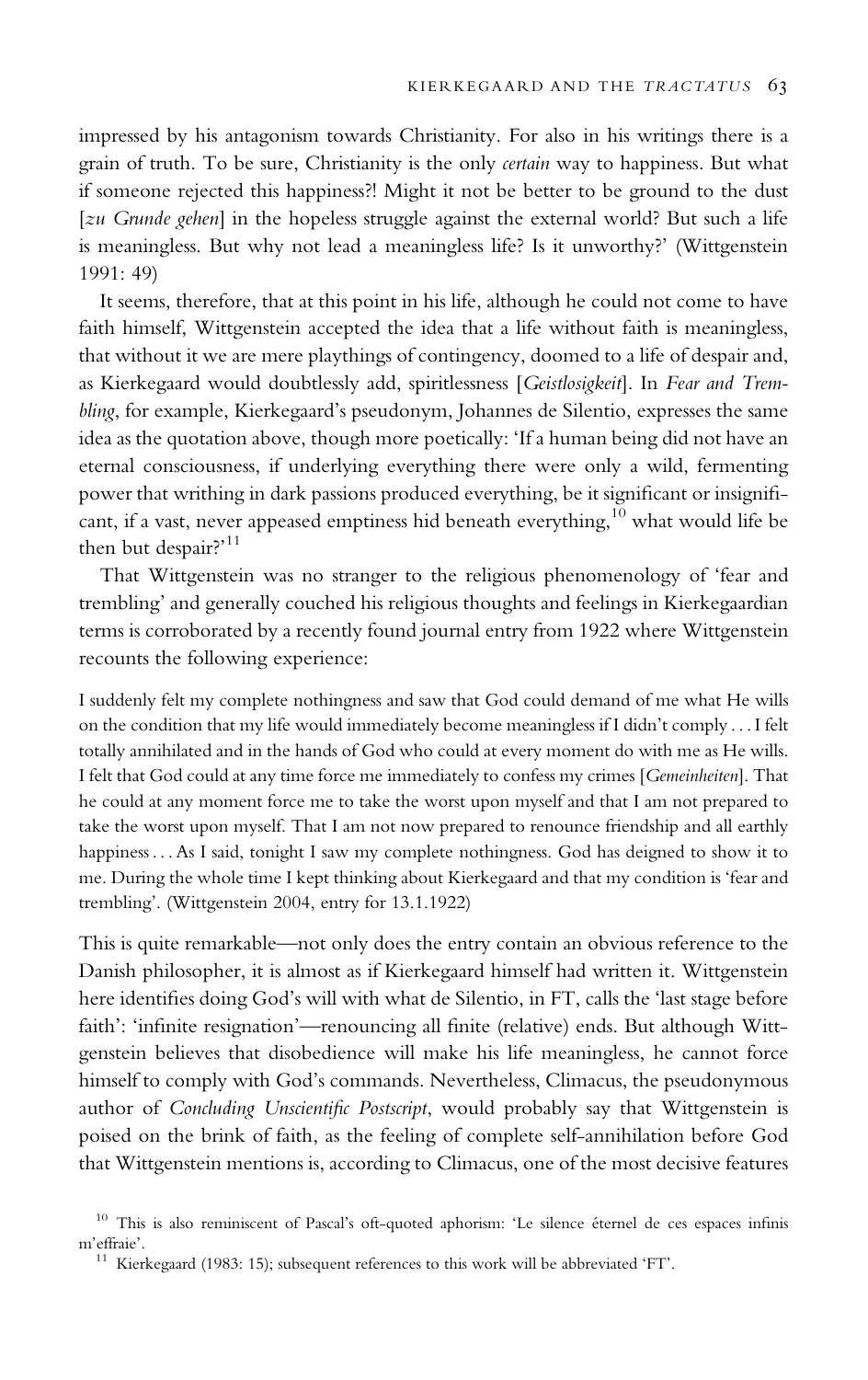of religiousness: 'Religiously, the task is to comprehend that a person is nothing at all before God or to be nothing at all and thereby to be before God, and he continually insists upon having his incapability before him, and its disappearance is the disappearance of religiousness.' 12

It seems, therefore, that Wittgenstein read much Kierkegaard both during and immediately after the First World War—during which time he wrote the Tractatus and it should therefore come as no surprise to find a certain Kierkegaardian flavour permeating that work. It is to an explication of this that I shall now turn.

#### 3 Kierkegaard and the mysticism of the Tractatus

Paul Engelmann describes Wittgenstein's attitude to life in the following way: 'an ethical totalitarianism in all questions, a single-minded and painful preservation of the purity of the uncompromising demands of ethics, in agonizing awareness of one's own permanent failure to measure up to them' (Engelmann 1970: 109). Not only would this description be equally true of Kierkegaard, it also provides us with a key for understanding what James Conant finds so mystifying about early Wittgenstein—how he could have found the notion of 'ineffabilia' intelligible. But if we bear in mind that Wittgenstein was, as it were, an 'ethical totalitarian', then his motivations will no longer seem quite so bizarre. For, as Kant had already seen, if the 'absolute value' of value is not to be compromised, value can have no place in a merely contingent empirical world, as it would otherwise only be one more part of that world and eo ipso on the same plane as 'the facts'. Consequently, there can be no propositions of ethics, since these would necessarily be true, if, per impossibile, they could be expressed. But, as Wittgenstein says, 'The only necessity that exists is logical necessity' (6.37).

The upshot of this is that the early Wittgenstein's view of ethics, like Climacus' in CUP, is radically anti-consequentialist: the ethical must be willed purely for its own sake and whatever effects my actions might have in the external world are completely irrelevant, since everything that happens in that world is utterly contingent and therefore, no matter how good my intentions are, they can always bring about a bad result. Consequently, what actually comes to pass is out of an individual's control and no blame or praise can legitimately attach to it. This is how Climacus puts it:

True ethical enthusiasm consists in willing to the utmost of one's capability, but also, uplifted in divine jest, in never thinking whether or not one thereby achieves something. As soon as the will begins to cast a covetous eye on the outcome, the individual begins to become immoral . . . —the individual demands something other than the ethical itself. A truly great ethical individuality would consummate his life as follows: he would develop himself to the utmost of his capability; in the process he perhaps would produce a great effect in the external world, but this would not

<sup>&</sup>lt;sup>12</sup> Kierkegaard (1992: 461); subsequent references to this work will be abbreviated 'CUP'.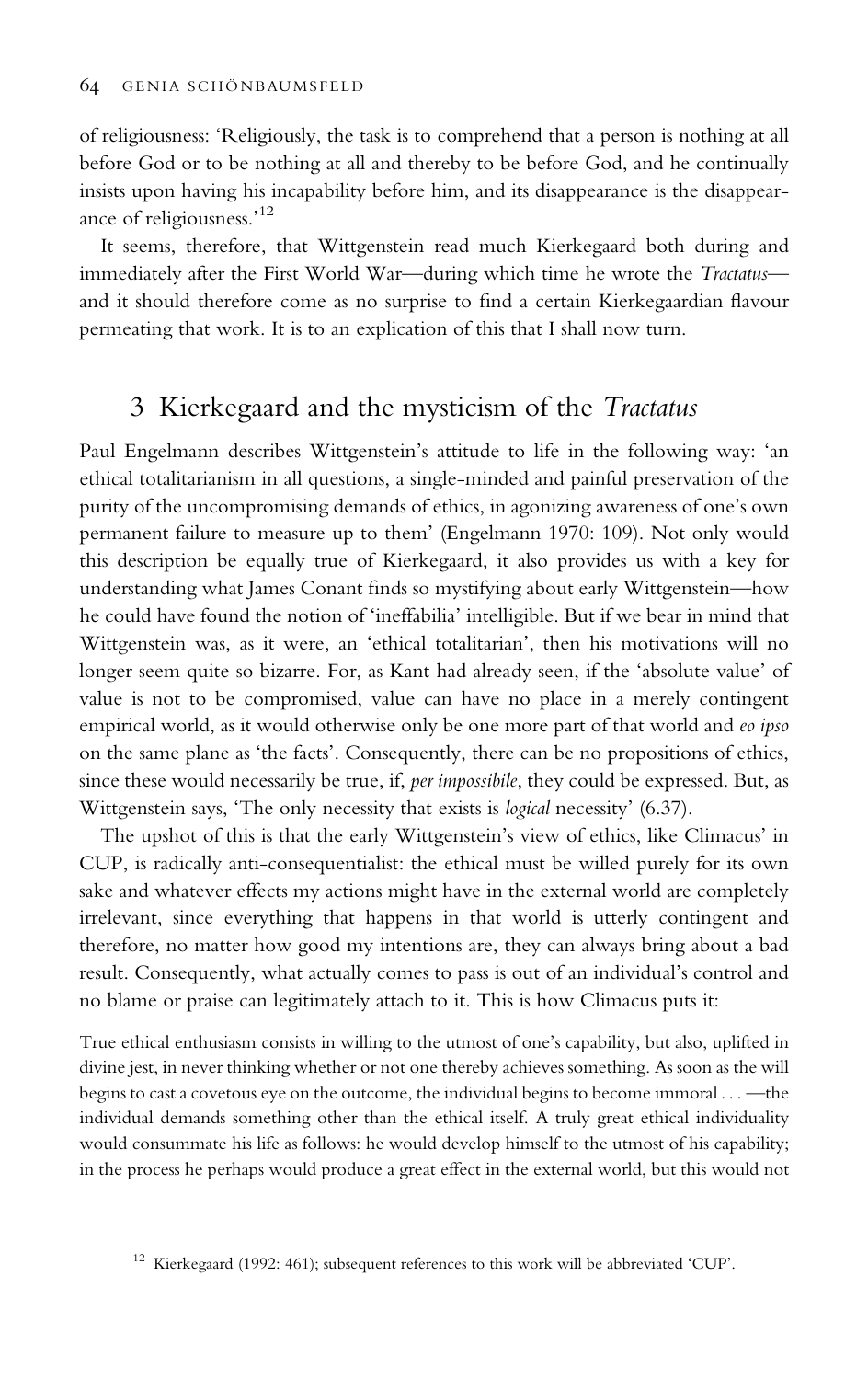occupy him at all, because he would know that the external is not in his power and therefore means nothing either pro or contra. (CUP 135–6)

That the external means nothing either pro or contra is also a consequence of Wittgenstein's Tractarian view of ethics. Given that Wittgenstein believes, in the Tractatus, that value is located outside the world and is, in this respect, transcendental like logic (6.421), it follows that ethical actions cannot be events in the world, for if they were, this would eo ipso strip them of all ethical content. In the 'Lecture on Ethics'—given as late as 1929—Wittgenstein explains:

Suppose one of you were an omniscient person and therefore knew all the movements of all the bodies in the world dead or alive and that he also knew all the states of mind of all human beings that ever lived, and suppose this man wrote all he knew in a big book, then this book would contain the whole description of the world; and what I want to say is, that this book would contain nothing that we would call an ethical judgement or anything that would logically imply such a judgement . . . all the facts described would, as it were, stand on the same level and in the same way all propositions stand on the same level. There are no propositions which, in any absolute sense, are sublime, important or trivial . . . Ethics, if it is anything, is supernatural and our words will only express facts; as a teacup will only hold a teacup full of water [even] if I were to pour out a gallon over it. (Wittgenstein 1993b: 39–40; cf. 6.41)

In other words, given Wittgenstein's dogmatic distinctions between what can and cannot be said and between fact and value, it cannot but follow that the ethical must either be a chimera or an inexpressible, mystical something. For Wittgenstein is trying to square the circle here by attempting to wed a positivistic view of language sentences can only picture facts—to a romanticized absolutist conception of ethics. But, as Wittgenstein himself says, given that 'no state of affairs has, in itself, what I would like to call the coercive power of an absolute judge' (1993b: 40), such an attempt is ex hypothesi doomed to failure. And this is why Wittgenstein ends up drawing the same conclusion as Climacus when he says that 'the question about the consequences of an action must be unimportant.—At least those consequences should not be events. For there must be something right about the question we posed. There must indeed be some kind of ethical reward and punishment, but they must reside in the action itself' (6.422). Notice how much this chimes with CUP:

Victory in the outer demonstrates nothing at all ethically, because ethically the question is only about the inner. Punishment in the outer is negligible, and far from insisting with aesthetic busyness on visible punishment, the ethical proudly says: I shall punish, all right, namely, in the inner, and it is plainly immoral to class punishment in the outer as something comparable to the inner. (CUP 297)

Hence, although the two philosophers have got there in slightly different ways— Climacus is here criticizing the Hegelian notion of the identity of the inner and the outer while Wittgenstein is following through on his logical commitments—they nevertheless end up arriving at the same destination. That is to say, in order to defend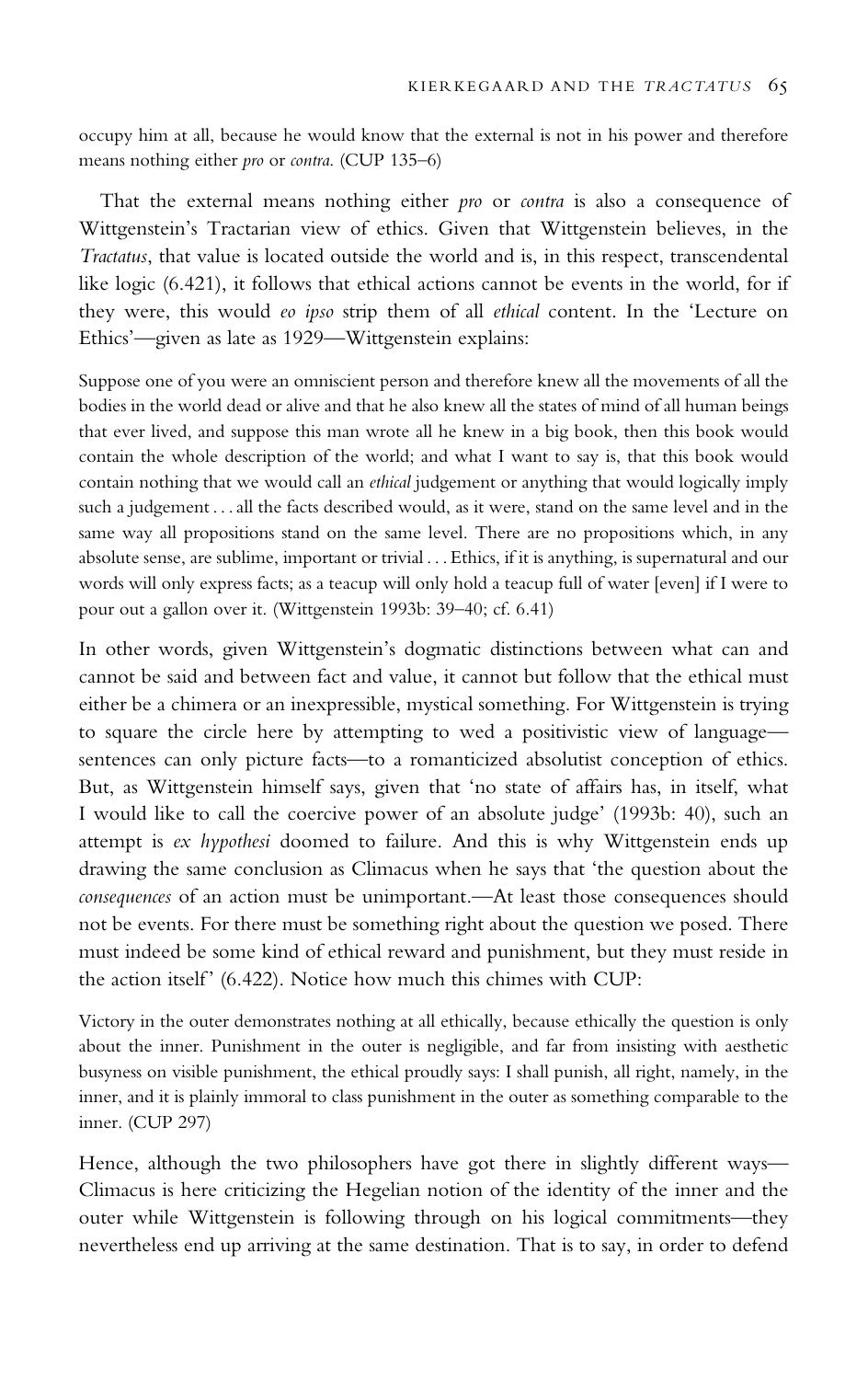the absolute demands of ethics against the encroachment of the claims of contingency, the ethical is relegated, in both authors, to the realm of inwardness. The 'coercive power of an absolute judge' that both Kierkegaard and Wittgenstein require of the ethical is therefore to be found, on their conception, not in some external sanction, but rather within the individual himself, in the sense that his good or evil willing becomes constitutive of the kind of world that individual inhabits. This is why Wittgenstein says, 'if the good or bad exercise of the will does alter the world, it can alter only the limits of the world, not the facts—not what can be expressed by means of language. In short the effect must be that it becomes an altogether different world. It must, so to speak, wax and wane as a whole. The world of the happy man is a different one from that of the unhappy man' (6.43).

Kierkegaard seems to have something similar in mind when he distinguishes, for example, between the different existence spheres. For these, too, are in a relevant sense entire 'worlds' that require the use of different concepts which only become available once an individual has undergone an inner transformation. As Climacus says, 'In the world of spirit, the different stages [spheres] are not like cities on a journey, about which it is quite all right for the traveller to say directly, for example: We left Peking and came to Canton and were in Canton on the fourteenth. A traveller like that changes place, not himself; and thus it is all right for him to mention and to recount change in a direct, unchanged form. But in the world of spirit to change place is to be changed oneself, and therefore all direct assurance of having arrived here and there is an attempt  $\hat{a}$  la Münchhausen' (CUP 281). Although the target here is Hegel and his 'direct assurance', in the system, of having reflected himself out of immediacy, the underlying idea is clearly the same as Wittgenstein's: ethical (or religious) transformation takes place in the inner and can't be cashed out directly, as it were, in philosophical propositions.

In other words, Kierkegaard's and Wittgenstein's emphasis on the inner is the result of a common moral absolutism that is to guard the sanctity of the ethical, as well as of a shared sense of powerlessness in the face of the contingency of the world which can, at any moment, reduce my ethical striving to nothing. Wittgenstein speaks, in this context, of being completely dependent on an 'alien will' and in this way the ethical very quickly acquires a religious countenance:

To believe in God is to understand the question of the meaning of life. To believe in God is to see that the facts of the world are not the end of the matter. To believe in God is to see that life has meaning. The world is *given* me, i.e. my will approaches the world completely from the outside as something finished . . . That is why we have the feeling that we depend on an alien will. However this may be, we are, in any case, in a certain sense dependent and what we are dependent on, we can call God. God would, in this sense, simply be fate or, what is the same: the world independent of our will. I can make myself independent of fate . . . In order to live happily, I have to be in agreement [Übereinstimmung] with the world . . I am then, as it were, in agreement with that alien will on which I seem dependent. This means: 'I am doing the will of God' . . . When my conscience throws me off balance, I am not in agreement with something.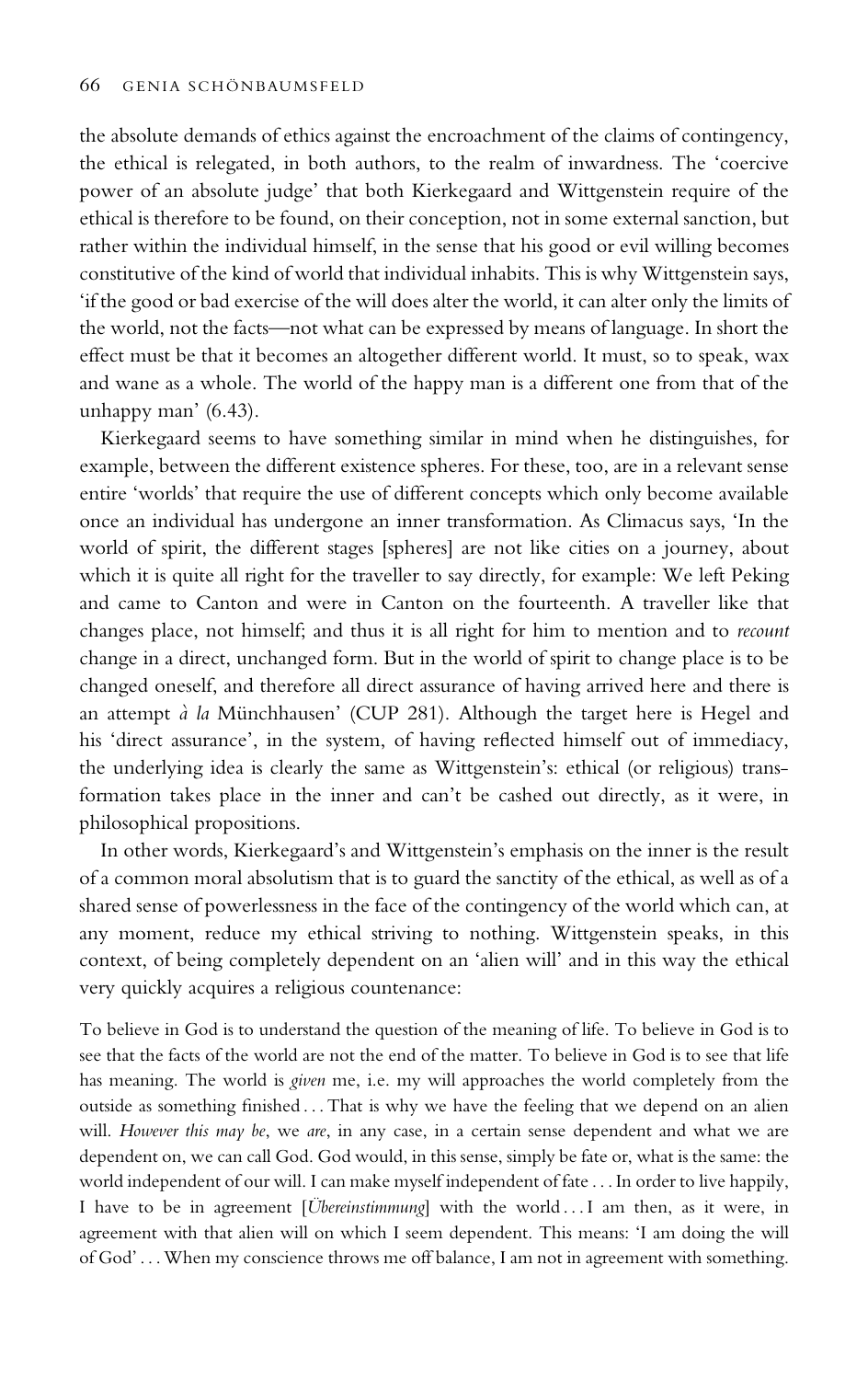But what is this? Is it the world? It must be correct to say: conscience is the voice of God. (Wittgenstein 1993a; 8.7.1916)

Sections 6.43–6.4321 of the Tractatus are clearly modelled on these remarks from the Notebooks, without, however, identifying being in agreement with the world with doing the will of God. In fact, the only reference to God (in a religious context) occurs at Tractatus 6.432 where Wittgenstein says: 'How things are in the world is a matter of complete indifference for what is higher. God does not reveal himself in the world.' But given that Wittgenstein goes on to say, at 6.4321, that the facts all belong to the task not to the solution, this makes it clear, I think, that he must have had in mind something similar to the Notebooks passage. Indeed, as 6.43 cited above tells us, Wittgenstein, in the Tractatus, seems explicitly to identify the good will with being in agreement with the world (the facts), with being happy, and with doing the will of God. In other words, what he seems to be saying is that when my conscience does not, as it were, throw me off balance, i.e. when my will is good, I am in agreement with the world; I am consequently doing the will of God, and the world—to use his Tractarian metaphor—waxes as a whole. Hence, the important thing for Wittgenstein is not how the world is or what I do, but rather the spirit in which I view it and in which I perform my duties.

Climacus has a similar conception in mind when he writes, echoing Kant:

But freedom, that is the wonderful lamp. When a person rubs it with ethical passion, God comes into existence for him. And look, the spirit of the lamp is a servant . . . , but the person who rubs the wonderful lamp of freedom becomes a servant—the spirit is the Lord . . . So the resolving person says: I will—but I also want to have world-historical importance—aber [but]. So there is an aber—and the spirit vanishes again, because the rubbing has not been done properly, and the beginning does not occur. But if it has occurred or has been done properly, every subsequent aber must again be renounced, even if existence in the most flattering and inveigling way did everything to force it upon one. (CUP 138–9)

Climacus here voices many of the same ideas as Wittgenstein above: the notion that to serve the ethical is to do the will of God as well as the thought that this only becomes a possibility once I renounce my stake in worldly affairs—once, as Wittgenstein would put it, I make myself independent of the facts. For, as Wittgenstein says in another Notebook entry, 'Even if everything we desired happened, this would only be the luck of the draw, as there is no logical connection between will and world . . . ' (Wittgenstein 1993a: 5.7.1916). And a little later he adds, in Stoic vein, 'only that life is a happy one which is able to renounce the comforts of the world. For such a life these comforts are just so many mercies of fate' (Wittgenstein 1993a: 13.8.1916).

For both Wittgenstein and Climacus, then, the ethical life is a life of renunciation and in this sense it is very close to the religious. One would consequently be very much misled if one were to think that because the two authors emphasize, like Kant, the 'inner', or, as Climacus would say, 'subjectivity', as of paramount importance in ethics, the force of the ethical 'ought' is in any way diminished thereby. Quite to the contrary: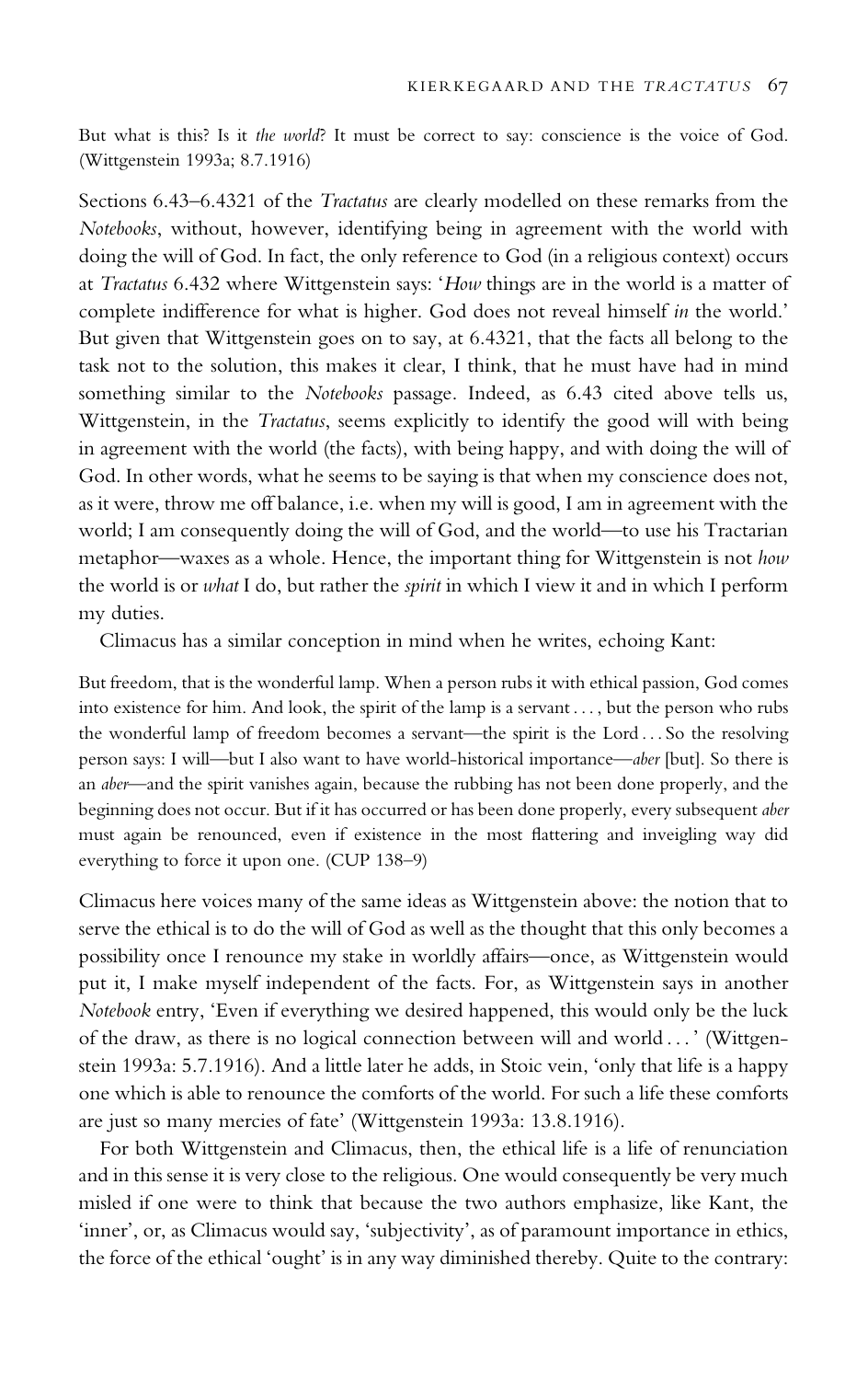if one's conscience is, indeed, conceived to be the voice of God, then its wrath is more terrible than any external punishment could be, since, as Climacus notes so perceptively, 'If in my relationship with God I regard what I am doing as good and do not keep watch over myself with the infinite's mistrust of me, then it is just as if God, too, were content with me, because God is not something external that quarrels with me when I do wrong but the infinite itself that does not need scolding words, but whose vengeance is terrible—the vengeance that God does not exist for me at all, even though I pray' (CUP 162–3). Hence, on the conception that Wittgenstein and Kierkegaard share, there is an internal connection between the good will (moral virtue) and faith and a lack of the latter is therefore tantamount to a moral failing. This is why Wittgenstein says in the letter to Engelmann mentioned earlier that 'it is obvious that someone who wants to invent a machine in order to become a better person, that such a one has no faith' (Engelmann 1970: 16.1.1918). For someone who shirks the painful process of inner transformation, and would rather create a deus ex machina in order to do the work for him, is clearly still enslaved, in Climacus' words, to the 'abers' of this world and consequently the spirit of the Lord vanishes again. The result is the hopelessness and despair that Wittgenstein felt—as his diary entries confirm—during much of the time of writing the Tractatus and which Anti-Climacus depicted so ably in The Sickness unto Death.

In other words, Kierkegaard's and Wittgenstein's quasi-religious conception of ethics implies what Anti-Climacus calls the 'upbuilding thought' of being a self 'directly before God': a self, that is, that has God and not the merely human as a criterion. As Anti-Climacus puts it, the 'self takes on a new quality and qualification by being a self directly before God. And what infinite reality the self gains by being conscious of existing before God, by becoming a human self whose criterion is God! . . . Just as only entities of the same kind can be added, so everything is qualitatively that by which it is measured, and that which is its qualitative criterion [Maalestok] is ethically its goal [Maal]; the criterion and goal are what define something, what it is, with the exception of the condition in the world of freedom, where by not qualitatively being that which is his goal and his criterion a person must himself have merited this disqualification. Thus the goal and the criterion still remain discriminatingly the same, making it clear just what a person is not—namely, that which is his goal and criterion' (SUD 79–80). Naturally, on such a conception, human guilt cannot but be infinitely magnified into sin, which perhaps explains the intense feelings of moral worthlessness that plagued Wittgenstein throughout his life. For with God or God's will as the measure of moral conduct, every failing becomes a sin against God. As Anti-Climacus confirms, 'because sin is against God it is infinitely magnified. The error [of older Christian dogmatics] consisted in considering God as some externality and in seeming to assume that only occasionally did one sin against God. But God is not some externality in the sense that a policeman is. The point that must be observed is that the self has a conception of God and yet does not will as he wills, and thus is disobedient. Nor does one only occasionally sin before God, for every sin is before God, or, more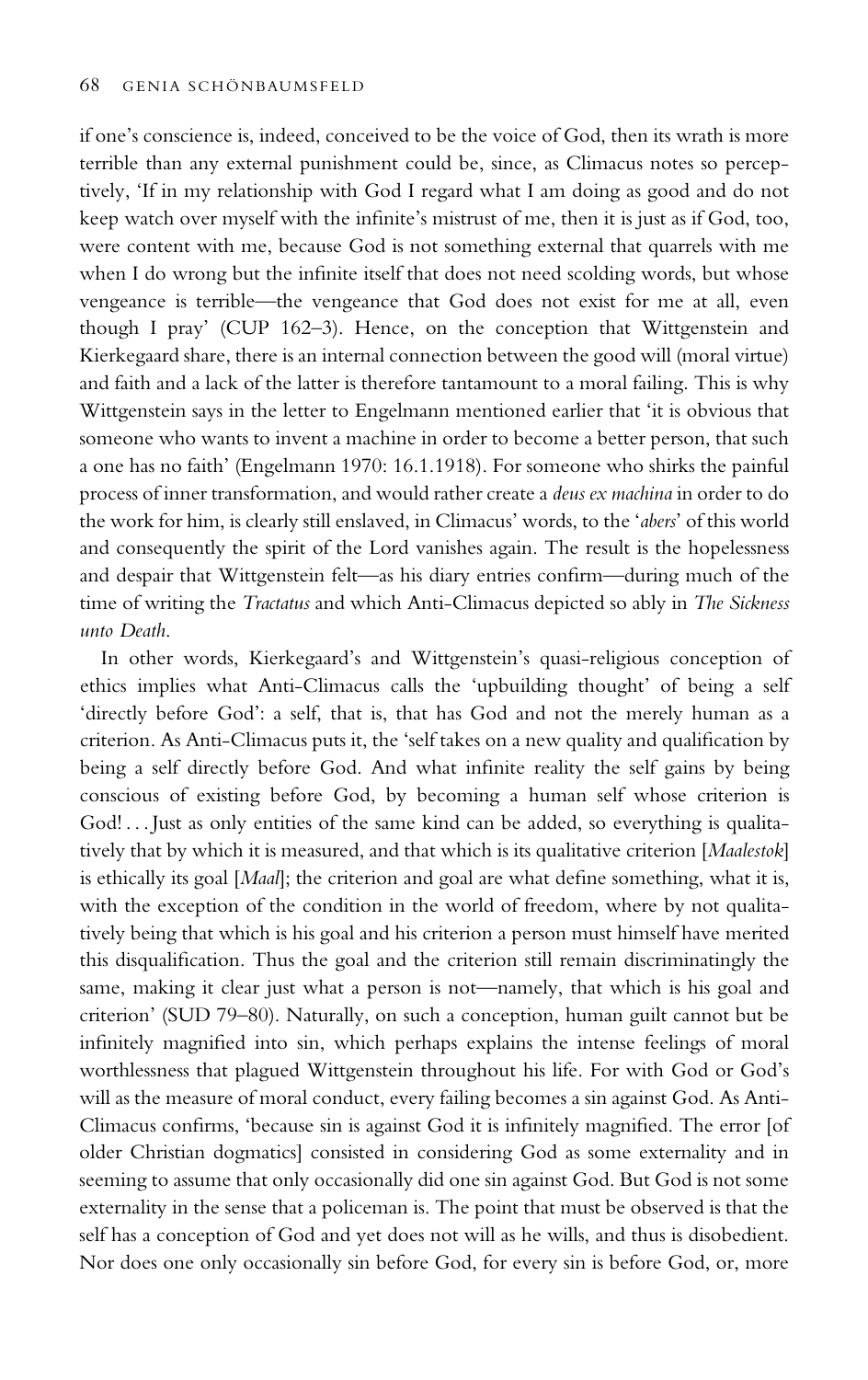correctly, what really makes human guilt into sin is that the guilty one has the consciousness of existing before God' (SUD 80). Here Anti-Climacus repeats, and religiously accentuates, the point made by Climacus above that, because God is not something external, or, as Wittgenstein says in the Tractatus, does not reveal himself in the world, it is impossible ever to escape his scorching gaze, for this is located within. So, to continue with Climacus' metaphor, the wonderful lamp of freedom must be handled with care, as the spirit of the Lord, once conjured up, is here to stay. That is to say, once a self recognizes that it is before God, Wittgenstein and Kierkegaard seem to agree, it can never divest itself of this knowledge on pain of losing itself or, what amounts to the same, plunging into despair.

Anti-Climacus' definition of faith as a state in which 'the self in being itself and in willing to be itself rests transparently in God' (SUD 82) can therefore be seen to parallel Wittgenstein's identification, in the Notebooks and in the Tractatus, of being in agreement with the world (the facts), with doing the will of God and with being happy. For the 'faithful' self that wills to be itself is, in Wittgenstein's parlance, in agreement with itself and the world—i.e. it 'happily' accepts the limitations and constraints imposed upon it from outside without viewing this as cause for despair. So the self, in faith, despite constantly struggling to better itself, bears a positive relation towards itself and the world. In this respect, the self 's particular constitution and the way the world happens to be (the facts) becomes irrelevant in the sense that both these things, as Wittgenstein says, only belong to the task, not the solution. The self must therefore continue to work on itself—must, as Climacus puts it, continue to strive—but without regarding the way it is made or the tasks that the world sets it as reasons, as it were, to pick a quarrel with God. The attainment of such a perspective is consequently marked by not feeling at odds with the world (or alienated from oneself) and by ceasing to perceive life as a problem. This is why Wittgenstein says, 'the solution of the problem of life is seen in the vanishing of the problem' (6.521).

In order for such a perspective of faith to be a genuine possibility, Anti-Climacus would argue, real trust in God is necessary and this involves the conviction, on the side of the believer, that for God everything is possible: 'The believer sees and understands his downfall, humanly speaking . . ., but he believes. For this reason he does not collapse. He leaves it entirely to God how he is to be helped, but he believes that for God everything is possible ... The believer has the ever infallible antidote for despairpossibility—because for God everything is possible at every moment. This is the good health of faith that resolves contradictions' (SUD 39–40). Hence, with this armour, so to speak, the self, in faith, avoids both possibility's despair, what Anti-Climacus characterizes as the failure to obey, 'to submit to the necessity in one's life', and necessity's despair, a kind of fatalism that can see nothing but unalterable facts (determinism). Wittgenstein's account in the Tractatus—although containing all other aspects of Anti-Climacus' formulation—is devoid of this dimension of possibility, for what it proposes is merely what Johannes de Silentio calls infinite resignation (the renunciation of all relative ends). And although de Silentio would agree that the dying to immediacy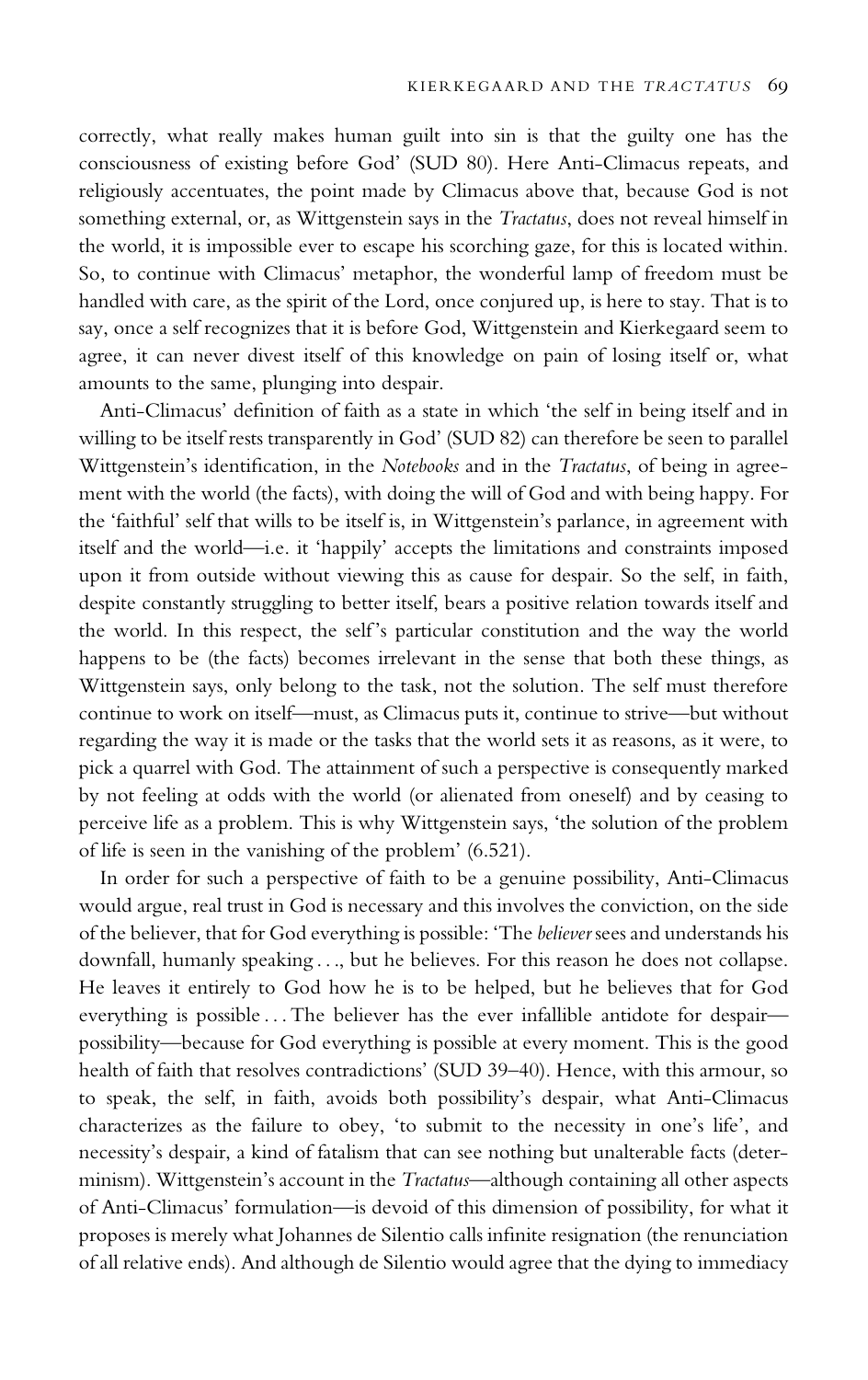that early Wittgenstein proposes—renouncing the comforts of the world—is a necessary condition for faith, it is only the last step before faith and not equivalent to faith itself, as the knight of faith, in the end, regains the world after having renounced it. Wittgenstein's identification of the will of God with the world seems to preclude this, however, as, on his conception, happiness can only be achieved by making oneself completely independent of the facts. But if God and the world (the facts) are equated, as in Wittgenstein's Notebooks, then this would seem to imply also having to make oneself independent of God. So, it seems that Engelmann's diagnosis of a lack of faith has turned out to be correct: Wittgenstein, given his ethical-religious conception, has contracted Anti-Climacus' disease—the sickness unto death—but without, in the end, being able to reach for the 'radical cure' that Christianity would provide.

So far we have seen, then, that Kierkegaard and Wittgenstein share a Kant-inspired absolutist conception of ethics, which, however, ultimately goes beyond Kant's, for it is inextricably bound to the notion of God's inexorable presence and constant admonishment. Furthermore, Wittgenstein and Kierkegaard both reject the German philosopher's rationalistic view that even God is subject to the decrees of human reason.13 In a conversation with the Vienna Circle from 1930 Wittgenstein makes this clear:

Schlick says that there are two conceptions of the essence of the good in theological ethics: according to the more superficial view, the good is good because God wills it; according to the more profound view, God wills the good because it is good. I believe that the first conception is the more profound: good is what God commands. For it cuts off the way to any kind of explanation of why the good is good, whereas the second conception is precisely the superficial, rationalistic one which pretends that reasons can be given for this. The first conception clearly states that the essence of the good has nothing to do with the facts and can consequently not be explained by a proposition. If there is a sentence that expresses precisely what I mean, it is this: good is what God commands. (Wittgenstein 1984: 115)

That God is the terminus ad quem or final arbiter on what is good or absolute, and that no further grounds can be given for this, is also Johannes de Silentio's view in FT, where the issue is presented in a particularly radical way using the biblical story of Abraham and Isaac as a paradigmatic example. In the section entitled 'Is There an Absolute Duty to God?' de Silentio says:

The ethical is the universal, and as such it is also the divine. Thus it is proper to say that every duty is essentially duty to God, but if no more can be said than this, then it is also said that I actually have no duty to God. The duty becomes duty by being traced back to God, but in the duty itself I do not enter into relation to God . . . God comes to be an invisible vanishing point, an impotent thought, his power is only in the ethical, which fills all of existence.<sup>14</sup> Insofar, then, as someone

<sup>&</sup>lt;sup>13</sup> See e.g. Kant (1974: 201–6, 245–53).<br><sup>14</sup> Notice how this echoes the Kantian (1974: 202) view: 'There are no special duties to God in a common [allgemeinen] religion; for God cannot receive anything from us; we cannot act upon or for him ...'.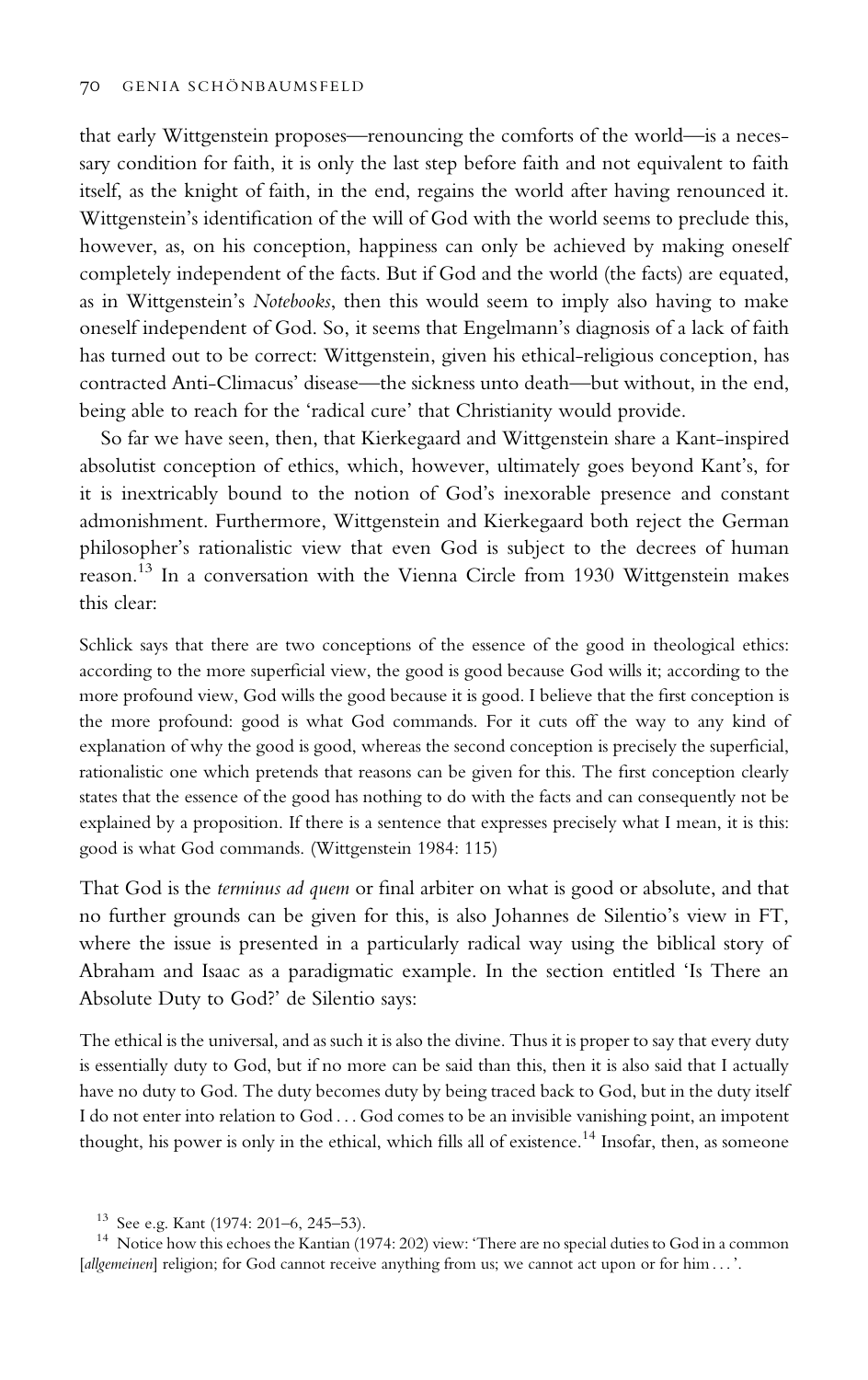might wish to love God in any other sense than this, he is a visionary, is in love with a phantom, which, if it only had enough power to speak, would say to him: I do not ask for your love—just stay where you belong. (FT 68)

If Kant and Hegel are right, in other words, then, as de Silentio goes on to point out, Abraham cannot be the father of faith he is commonly hailed to be, but ought rather to be regarded as an especially abhorrent type of potential murderer. For Abraham conceived his duty to God as absolute, i.e. as something over and above all his other duties, even the duty to his son. And on such a conception, pace Kant and Hegel, it must at least in principle be possible that a collision can occur between one's duty to God and all one's other ethical commitments. If this is deemed impossible *ab initio*, then, as de Silentio says, it implies that there actually is no duty to God, but then of course there is also no such thing as faith, as the 'coercive power of the absolute judge' then becomes nothing more than the impotent power of an underlabourer of the ethical (and hence, on the Kantian view, of reason).

Consequently, what both Kierkegaard and Wittgenstein are rejecting here—and this is a feature that remains constant throughout the latter's authorship—is the craving for explanation and the idea that everything can be justified by appeal to the high court of reason. And this temptation, both philosophers believe, is all-pervasive: it is a deepseated malaise that is not only to be found in ethics and religion, where, both would argue, it is especially pernicious, but in philosophy and science as well. It is surely not coincidental that in the sections directly preceding Wittgenstein's remarks on ethics and the mystical in the Tractatus, he says:

There is no compulsion making one thing happen because another has happened. The only necessity that exists is logical necessity. The whole modern conception of the world is founded on the illusion that the so-called laws of nature are the explanations of natural phenomena. Thus people today stop at the laws of nature, treating them as something inviolable, just as God and Fate were treated in past ages. And in fact both are right and both wrong: though the view of the ancients is clearer in so far as they have a clear and acknowledged terminus, while the modern system tries to make it look as if everything were explained. (6.37–6.372)

#### Compare this with what Climacus says in CUP:

An objective religious person in the objective human mass does not fear God; he does not hear him in the thunder, because that is a law of nature, and perhaps he is right. He does not see him in events, because they are the immanental necessity of cause and effect, and perhaps he is right. But what about the inwardness of being alone before God? Well, that is too little for him; he is not familiar with it, he who is on the way to accomplish the objective. (CUP 544)

In other words, what both Kierkegaard and Wittgenstein are saying in these passages is that it is possible to see the world in two different ways: in terms of the 'so-called laws of nature' or as manifestations of the will of God or of Fate. Neither conception, both authors believe, can be finally justified or absolutely grounded; and this, at least, the religious perspective makes clear by acknowledging, as Wittgenstein says, 'a clear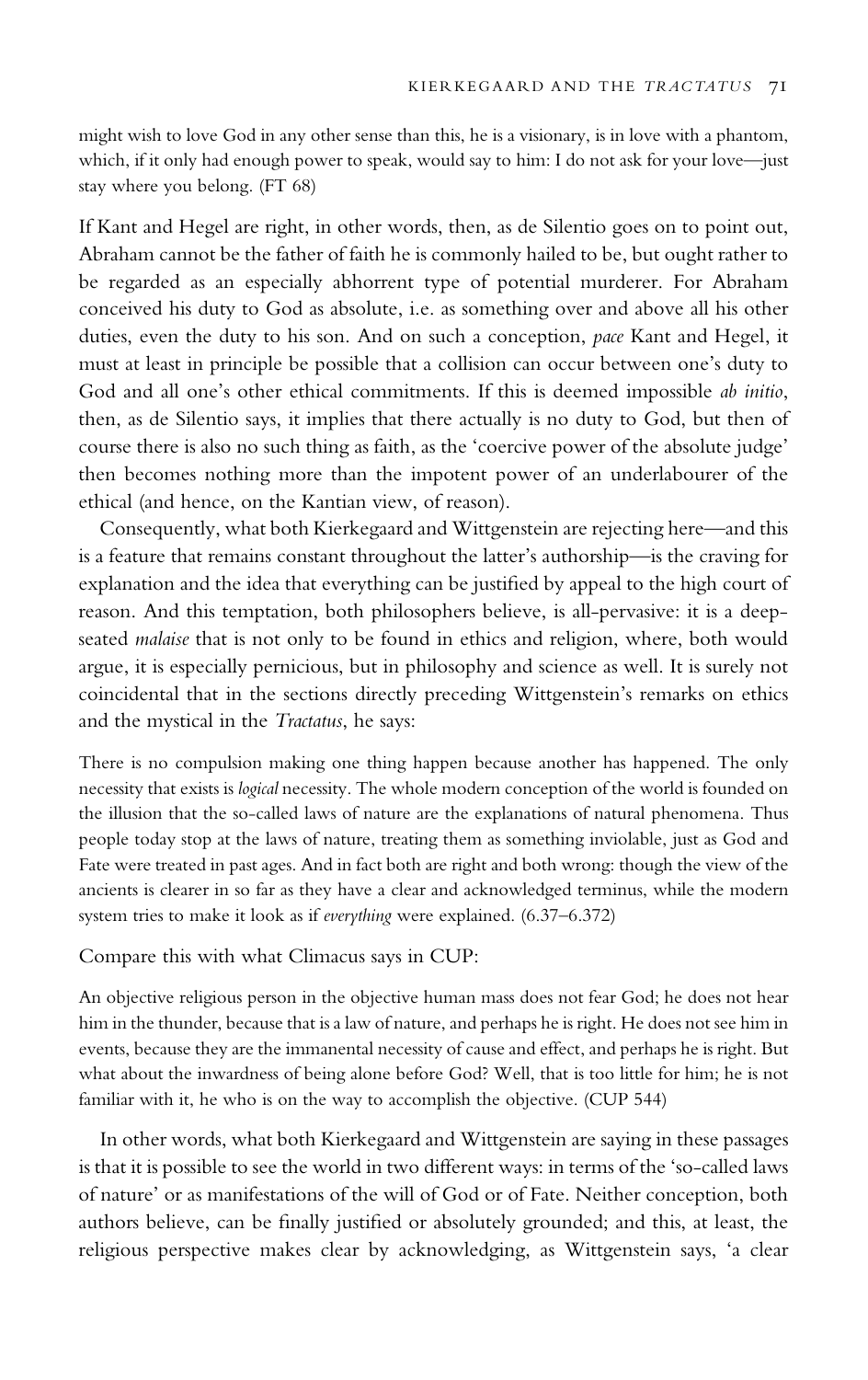terminus'. In this respect the religious conception is ethically superior to the scientific one, for it curbs philosophical (or scientific) hubris by recognizing a clear limit. What is more, both authors seem to urge, although there need not necessarily be a conflict between the two points of view, the scientific conception can stand in the way of seeing things from a religious perspective. For in order for a religious vantage point to be possible, one needs, as Wittgenstein says, to awaken to wonder, and in its desire to explain everything, 'science is a way of sending him [man] to sleep again' (1980: 5). And this is also the reason why, according to Climacus, the 'objective man' knows nothing about the inwardness of being alone before God, as the spirit in which science is carried on these days is not, in the end, compatible with such a conception.

So, it is precisely in order not to be the kind of philosopher who, as Climacus says in his other book, makes 'supernatural things ordinary and banal' (Kierkegaard 1985: 53) that early Wittgenstein banishes all that is great and important—ethics, aesthetics, and religion—into the realm of the ineffable and eschews all theorizing about it. For in the sphere of value, Wittgenstein thinks, theories will necessarily bypass the problems which trouble us: 'Whatever one were to tell me, I would reject it, and precisely not because the explanation is wrong, but because it is an explanation . . . One cannot teach the ethical. If I could only explain the nature of the ethical to someone else by means of a theory, then the ethical would have no value... For me a theory has no value. A theory does nothing for me' (Wittgenstein 1984: 116–17). Or, as Climacus would say, the solution to the problem of life is not to be found in a *doctrine*—in a sum of propositions that gives me a recipe for how to live—but, rather, 'in the vanishing of the problem' (6.521), which, Kierkegaard and Wittgenstein agree, can only be brought about by the right way of life.

#### 4 Conclusion

We can now understand the spirit in which the final two 'propositions' of the Tractatus are intended: 'My propositions serve as elucidations in the following way: anyone who understands me eventually recognizes them as nonsensical, when he has used them—as steps—to climb up beyond them. (He must, so to speak, throw away the ladder after he has climbed up it.) He must transcend these propositions, and then he will see the world aright. What we cannot speak about we must pass over in silence' (6.54–7). I would like to suggest that these sentences constitute an ethical revocation of the work which shows, as Wittgenstein writes in the letter to von Ficker, that the Tractatus consists of two parts: of the one which is here, and of everything that Wittgenstein has not written. 'And precisely this second part,' Wittgenstein insists, 'is the important one. For the Ethical is delimited from within, as it were, by my book; and I'm convinced that, strictly speaking, it can ONLY be delimited in this way. In brief, I think: All of that which many are babbling today, I have defined in my book by remaining silent about it' (quoted in Monk 1991: 178).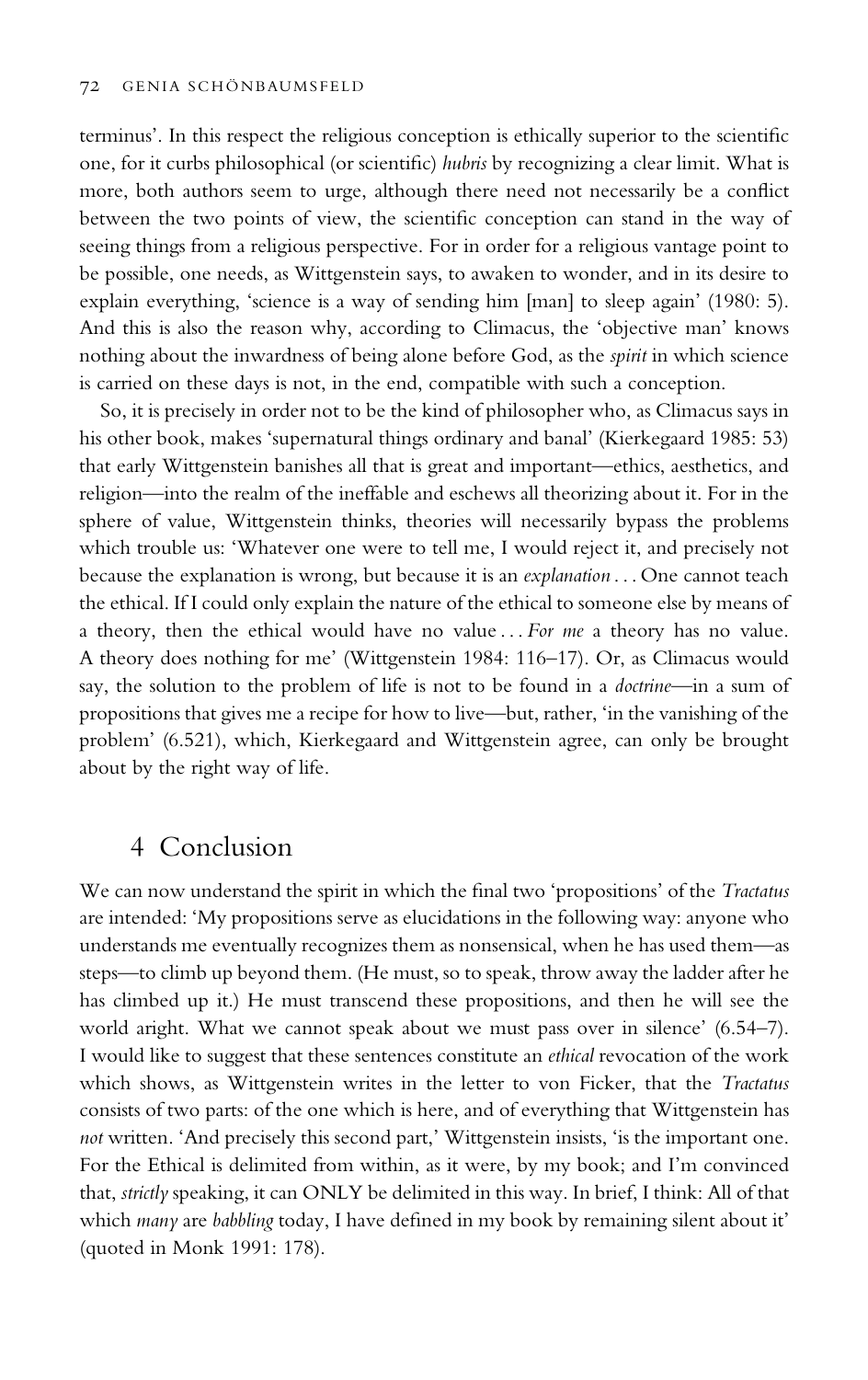In other words, the Tractatus highlights the importance of the ethical precisely by having next to nothing to say about it. In this sense, silence is not just the upshot of Wittgenstein's restrictive conception of the sayable, it is also a moral injunction: where only babble or transcendental twaddle is possible, it is a sin not to hold one's tongue.<sup>15</sup> And here there is an interesting parallel to be discerned not only with the name of the author of Fear and Trembling (Johannes de Silentio), but also with the revocation that John, the Ladder (Kierkegaard's Johannes Climacus), offers us in an 'Understanding with the Reader' at the end of CUP:

Just as in Catholic books, especially from former times, one finds a note at the back of the book that notifies the reader that everything is to be understood in accordance with the teaching of the holy universal mother Church, so also what I write contains the notice that everything is to be understood in such a way that it is revoked, that the book has not only an end but has a revocation to boot. (CUP 619)

That is to say, Climacus is intimating that a personal appropriation of the book's message is more important than its content: once the perspective that the book is trying to convey has been grasped—once the book has, that is, been 'understood'—author and text 'annul' themselves and are, in this sense, 'revoked'. Consequently, the reader is to see that 'the understanding is a revocation—the understanding with him as the sole reader is indeed the revocation of the book. He [the reader] can understand that to write a book and to revoke it is not the same as refraining from writing it, that to write a book that does not demand to be important for anyone is still not the same as letting it be unwritten' (CUP 621). This also seems to be the reason why Wittgenstein says in the Preface to the Tractatus: 'Perhaps this book will be understood only by someone who has himself already had the thoughts that are expressed in it—or at least similar thoughts.—So it is not a textbook.—Its purpose would be achieved if it gave pleasure to one person who read it and understood it.' (Notice how Climacus speaks of 'the sole reader' and Wittgenstein of 'one person'.)

What this means is that it is the purpose of neither the Tractatus nor of CUP to communicate new knowledge, but rather to achieve the change in perspective that, in the end, makes all philosophical talk—for example (though not exclusively) about the ethical or the religious—superfluous. In this respect, as Wittgenstein says in the letter to von Ficker, 'the point of the book is ethical.' Or, indeed, as Kierkegaard puts it in 'A First and Last Explanation':

What I in one way or another know about the pseudonymous authors of course does not entitle me to any opinion, but not to any doubt, either, of their assent, since their importance . . . unconditionally does not consist in making any new proposal, some unheard-of discovery, or in founding a new party and wanting to go further, but precisely in the opposite, in wanting to have

<sup>&</sup>lt;sup>15</sup> Which implies, of course, that, strictly speaking, Wittgenstein should not have written the Tractatus at all or, at any rate, should not have written more than proposition 7: 'what we cannot speak about we must pass over in silence.'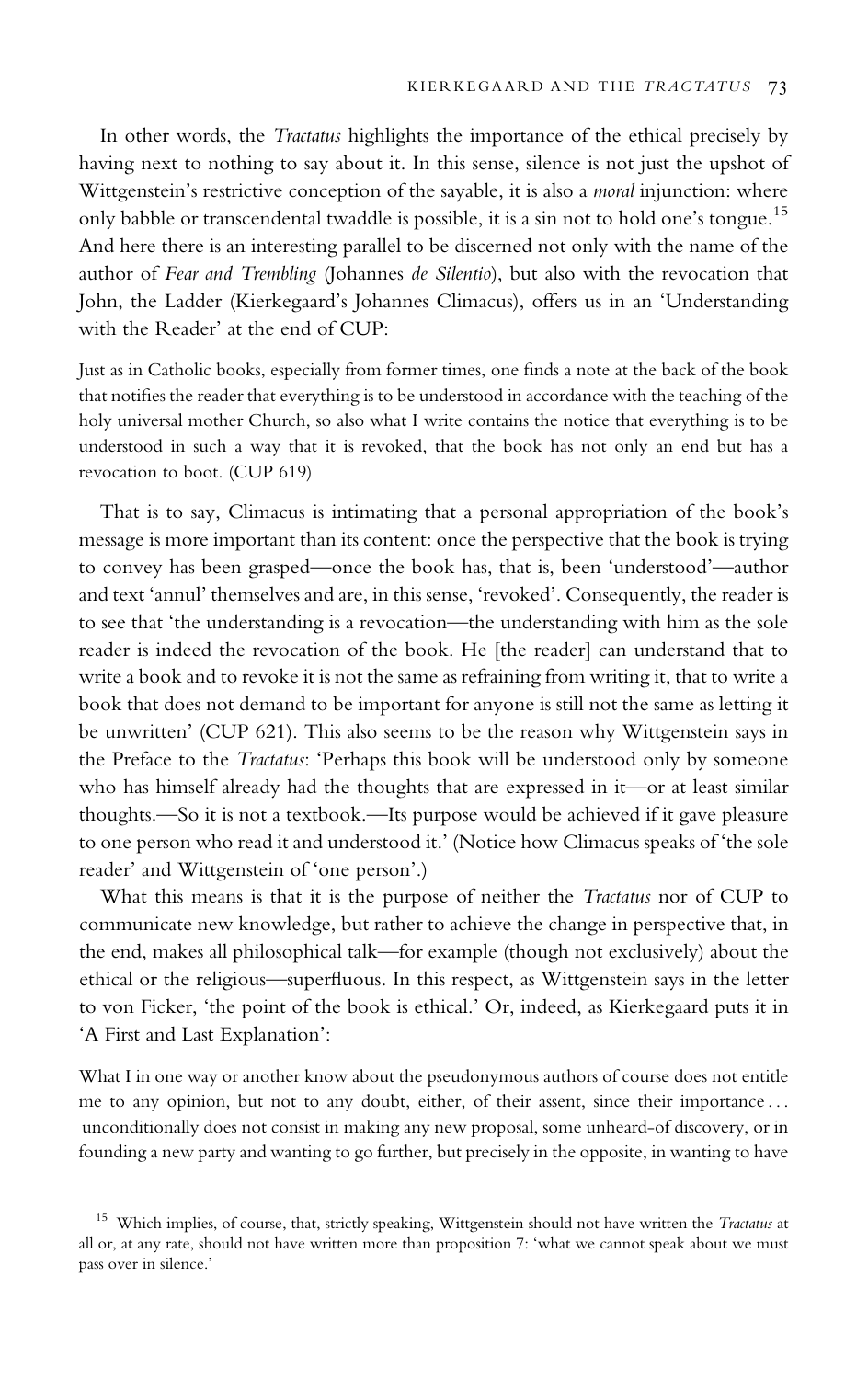no importance, in wanting, at a remove that is the distance of double-reflection, once again to read through solo, if possible in a more inward way, the original text of individual human existence-relationships, the old familiar text handed down from the fathers. (CUP 629–30)

And this, I would like to think, is also the Tractatus' aim, however implausible this might, at first blush, appear.

### References

- Conant, James (1993) 'Kierkegaard, Wittgenstein and Nonsense', in Ted Cohen, Paul Guyer, and Hilary Putnam, eds, Pursuits of Reason. Lubbock: Texas Tech University Press.
- —— (2000) 'Elucidation and Nonsense in Frege and Early Wittgenstein', in Crary and Read (2000), 174–217.

- (2002) 'The Method of the Tractatus', in E. Reck, ed., From Frege to Wittgenstein. Oxford: Oxford University Press, 374–462.

- Crary, Alice and Read, Rupert, eds (2000) The New Wittgenstein. London: Routledge.
- Creegan, Charles (1989) Wittgenstein and Kierkegaard: Religion, Individuality and Philosophical Method. London: Routledge.
- Drury, M. O'C. (1981) 'Some Notes of Conversations with Wittgenstein', in Rhees (1981), 90–170.
- Engelmann, Paul (1970) Ludwig Wittgenstein: Briefe und Begegnungen. Vienna-Munich: Oldenbourg.

Evans, C. Stephen (1983) Kierkegaard's Fragments and Postscript: The Religious Philosophy of Johannes Climacus. New York: Humanities Press International.

- Ferreira, Jamie (1997) 'The Point outside the World: Kierkegaard and Wittgenstein on Nonsense, Paradox and Religion', Wittgenstein Studies 2/97 (on-line publication).
- Hacker, P. M. S. (2000) 'Was He Trying to Whistle It?', in Crary and Read (2000), 353–88.

Kant, Immanuel (1974) Die Religion innerhalb der Grenzen der bloßen Vernunft. Stuttgart: Reclam.

Kierkegaard, Søren (1980) The Sickness unto Death, ed. and trans. Howard and Edna Hong. Princeton: Princeton University Press.

- —— (1983) Fear and Trembling, ed. and trans. Howard and Edna Hong. Princeton: Princeton University Press.
- —— (1985) Philosophical Fragments, ed. and trans. Howard and Edna Hong. Princeton: Princeton University Press.
- —— (1992) Concluding Unscientific Postscript to Philosophical Fragments, ed. and trans. Howard and Edna Hong. Princeton: Princeton University Press.

Lippitt, John and Hutto, Daniel (1998) 'Making Sense of Nonsense', Proceedings of the Aristotelian Society 98, 263–86.

- Malcolm, Norman (2001) Ludwig Wittgenstein, A Memoir. Oxford: Oxford University Press.
- McGinn, Marie (1999) 'Between Metaphysics and Nonsense: Elucidation in Wittgenstein's Tractatus', Philosophical Quarterly 49, 491–513.
- Monk, Ray (1991) The Duty of Genius. London: Vintage.
- Mulhall, Stephen (2001) Inheritance and Originality. Oxford: Clarendon Press.
- Nientied, Mariele (2003) Kierkegaard und Wittgenstein: 'Hineintäuschen in das Wahre'. Berlin: de Gruyter.